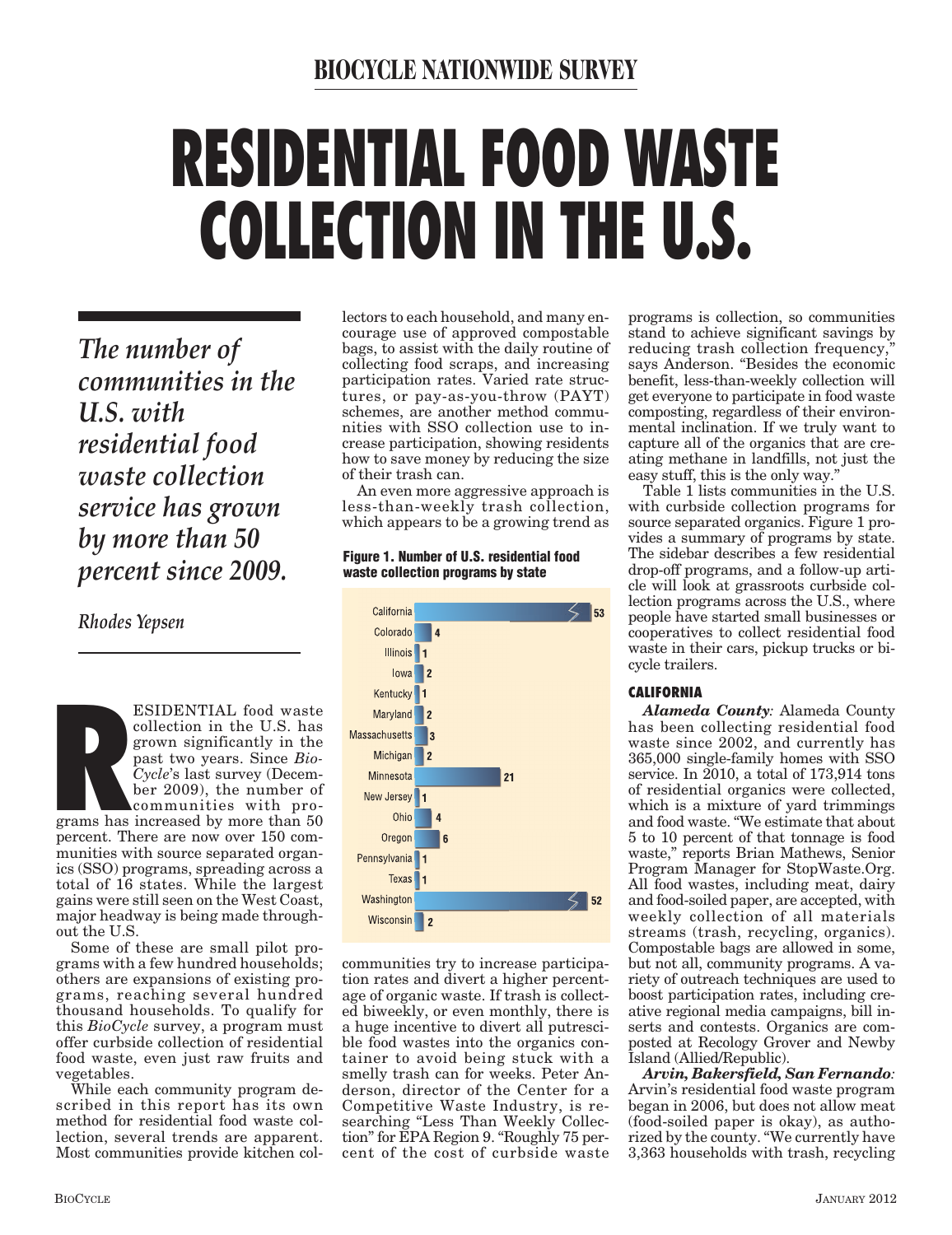#### **Table 1. Residential food waste collection and composting in the U.S.**

| State/Municipality                           | Households<br>Served     | Participation <sup>1</sup><br>(%) | Tonnage<br>(Annual)      | All Food, Soiled <sup>2</sup><br>Paper, Green<br><b>Waste Accepted</b> | Pilot<br>(P) | <b>Processing Facility</b>                     |
|----------------------------------------------|--------------------------|-----------------------------------|--------------------------|------------------------------------------------------------------------|--------------|------------------------------------------------|
| <b>California</b>                            |                          |                                   |                          |                                                                        |              |                                                |
| Alameda                                      | 21,933                   | 100                               | 8,438                    | Χ                                                                      |              | Newby Island (Republic)                        |
| Alameda County (unincorporated)              | 41,454                   | 100                               | $\overline{\phantom{0}}$ | Χ                                                                      |              | Newby Island/Recology Grover                   |
| Albany                                       | 4,813                    | 100                               | 1,854                    | χ                                                                      |              | <b>Recology Grover</b>                         |
| Arvin                                        | 3,363                    | 100                               | 2,210                    | Χ                                                                      |              | <b>Community Recycling</b>                     |
| Atherton                                     | 2,300                    | 100                               | 7,700                    | Χ                                                                      |              | Recology Grover & Newby Island                 |
| <b>Bakersfield</b>                           | $\overline{\phantom{0}}$ | $\overline{\phantom{0}}$          | $\qquad \qquad -$        | Raw vegetative only                                                    |              |                                                |
| <b>Belmont</b>                               | 6,500                    | 100                               | 4,100                    | X                                                                      |              | Recology Grover & Newby Island                 |
| <b>Berkeley</b>                              | 31,279                   | 100                               | 12,353                   | Χ                                                                      |              | <b>Recology Grover</b>                         |
| <b>Burlingame</b>                            | 6,400                    | 100                               | 5,200                    | Χ                                                                      |              | Recology Grover & Newby Island                 |
| Capitola                                     | $\overline{\phantom{0}}$ | $\qquad \qquad -$                 | $\overline{\phantom{m}}$ | Raw vegetative only                                                    |              | Buena Vista Landfill                           |
| Castro Valley Sanitary District <sup>3</sup> |                          | 100                               | 7,945                    | X                                                                      |              | <b>Recology Grover</b>                         |
| Dublin                                       | 10,038                   | 100                               | 4,469                    | Χ                                                                      |              | Newby Island                                   |
| East Palo Alto                               | 4,100                    | 100                               | 3,500                    | Χ                                                                      |              | Recology Grover & Newby Island                 |
| Emeryville                                   | 1,176                    | 100                               | 166                      | Χ                                                                      |              | <b>Recology Grover</b>                         |
| <b>Foster City</b>                           | 6,500                    | 100                               | 2,800                    | Χ                                                                      |              | Recology Grover & Newby Island                 |
| Fremont                                      | 52,974                   | 100                               | 26,903                   | Χ                                                                      |              | Newby Island                                   |
| Gilroy                                       | 10,700                   | 100                               | 8,000                    | Χ                                                                      |              | South Valley Organics                          |
| Hayward<br>Hillsborough                      | 31,465<br>3,600          | 100<br>100                        | 12,776<br>3,800          | Χ<br>Χ                                                                 |              | <b>Recology Grover</b>                         |
|                                              | 7,748                    | 100                               | 6,166                    | Χ                                                                      |              | Recology Grover & Newby Island<br>Newby Island |
| Lafayette<br>Livermore                       | 25,623                   | 100                               | 16,953                   | Χ                                                                      |              | <b>Recology Grover</b>                         |
| Los Angeles                                  | 8,700                    | 70                                | 3,000                    | Χ                                                                      | Ρ            | Athens' American Organics                      |
| Menlo Park                                   | 7,700                    | 100                               | 7,900                    | Χ                                                                      |              | Recology Grover & Newby Island                 |
| Moraga                                       | 4,823                    | 100                               | 3,838                    | Χ                                                                      |              | Newby Island                                   |
| Morgan Hill                                  | 9,700                    | 100                               | 6,400                    | Χ                                                                      |              | South Valley Organics                          |
| Newark                                       | 11,219                   | 100                               | 5,271                    | Χ                                                                      |              | <b>Recology Grover</b>                         |
| Oakland                                      | 109,309                  | 100                               | 33,300                   | Χ                                                                      |              | <b>Recology Grover</b>                         |
| Orinda                                       | 6,502                    | 100                               | 5,174                    | Χ                                                                      |              | Newby Island                                   |
| Oro Loma Sanitary District 4                 |                          | 100                               | 13,157                   | Χ                                                                      |              | <b>Recology Grover</b>                         |
| Piedmont                                     | 3,824                    | 100                               | 2,607                    | Χ                                                                      |              | Newby Island                                   |
| Pleasanton                                   | 21,094                   | 100                               | 12,107                   | Χ                                                                      |              | Newby Island                                   |
| <b>Redwood City</b>                          | 17,000                   | 100                               | 11,500                   | Χ                                                                      |              | Recology Grover & Newby Island                 |
| San Carlos                                   | 8,300                    | 100                               | 6,100                    | Χ                                                                      |              | Recology Grover & Newby Island                 |
| San Francisco                                | 359,121                  | 90                                | 150,000                  | Χ                                                                      |              | Jepsen Praire Organics & EBMUD                 |
| San Leandro                                  | 23,822                   | 100                               | 8,174                    | Χ                                                                      |              | Newby Island                                   |
| San Mateo                                    | 19,200                   | 100                               | 13,600                   | Χ                                                                      |              | Recology Grover & Newby Island                 |
| San Mateo County (unincorporated)            | 7,500                    | 100                               | 6,000                    | Χ                                                                      |              | Recology Grover & Newby Island                 |
| San Ramon                                    | 19,500                   | 100                               | 11,000                   |                                                                        |              | <b>Recology Grover</b>                         |
| Santa Cruz County (unincorporated)           |                          | $\qquad \qquad -$                 | $\qquad \qquad -$        | Raw vegetative only                                                    |              | Buena Vista Landfill                           |
| <b>Scotts Valley</b>                         | $\overline{\phantom{0}}$ | $\overline{\phantom{0}}$          | $\overline{\phantom{m}}$ | Raw vegetative only                                                    |              | Buena Vista Landfill                           |
| Sonoma County (9 towns) 5                    | 172,403                  | 100                               | 96,744                   | X                                                                      |              | Sonoma Compost                                 |
| Stockton                                     | 76,000                   | 100                               | 44,000                   | Χ                                                                      |              | Modesto City & Forward, Inc.                   |
|                                              |                          |                                   |                          |                                                                        |              | (Republic)                                     |
| <b>Union City</b>                            | 16,486                   | 100                               | 7,441                    | Χ                                                                      |              | Newby Island                                   |
| <b>Walnut Creek</b>                          | 15,284                   | 100                               | 12,160                   | Χ                                                                      |              | <b>Recology Grover</b>                         |
| West Bay Sanitary District                   | 2,100                    | 100                               | 2,300                    | X                                                                      |              | Recology Grover & Newby Island                 |
| Colorado                                     |                          |                                   |                          |                                                                        |              |                                                |
| Boulder                                      | 19,014                   | 100                               | 3,540                    | No meat <sup>6</sup>                                                   |              | Western Disposal & A1 Organics                 |
| Boulder County (unincorporated)              |                          | $\qquad \qquad -$                 | 3,302                    | Χ                                                                      |              | Western Disposal & A1 Organics                 |
| Denver                                       | 2,300                    | 100                               | 1,000                    | Χ                                                                      | P            | A1 Organics (Ratler Ridge)                     |
| Louisville                                   |                          | $\qquad \qquad -$                 |                          | No meat                                                                |              | Western Disposal & A1 Organics                 |
| <b>Illinois</b>                              |                          |                                   |                          |                                                                        |              |                                                |
| Barrington                                   | 300                      | 100                               | $1.9$ lbs/               | No soiled paper                                                        | Ρ            | Mid-West Organics                              |
|                                              |                          |                                   | hh/wk                    |                                                                        |              |                                                |
| lowa                                         |                          |                                   |                          |                                                                        |              |                                                |
| Dubuque                                      | 230                      | 100                               | 80                       | Χ                                                                      | P            | Dubuque Metro SWA                              |
| <b>Cedar Rapids</b>                          | 38,900                   | 100                               | 14,325                   | Fruit & vegetative only                                                |              | <b>Cedar Rapids SWA</b>                        |
| Kentucky                                     |                          |                                   |                          |                                                                        |              |                                                |
| Lexington                                    | 400                      | 100                               |                          | $\mathsf X$                                                            | P            | <b>Lexington Municipal Composting</b>          |
|                                              |                          |                                   |                          |                                                                        |              |                                                |
| <b>Maryland</b><br>Howard County (2 towns) 7 | 5,000                    | 20                                | 110                      | No meat/fish                                                           | P            | Recycled Green                                 |
|                                              |                          |                                   |                          |                                                                        |              |                                                |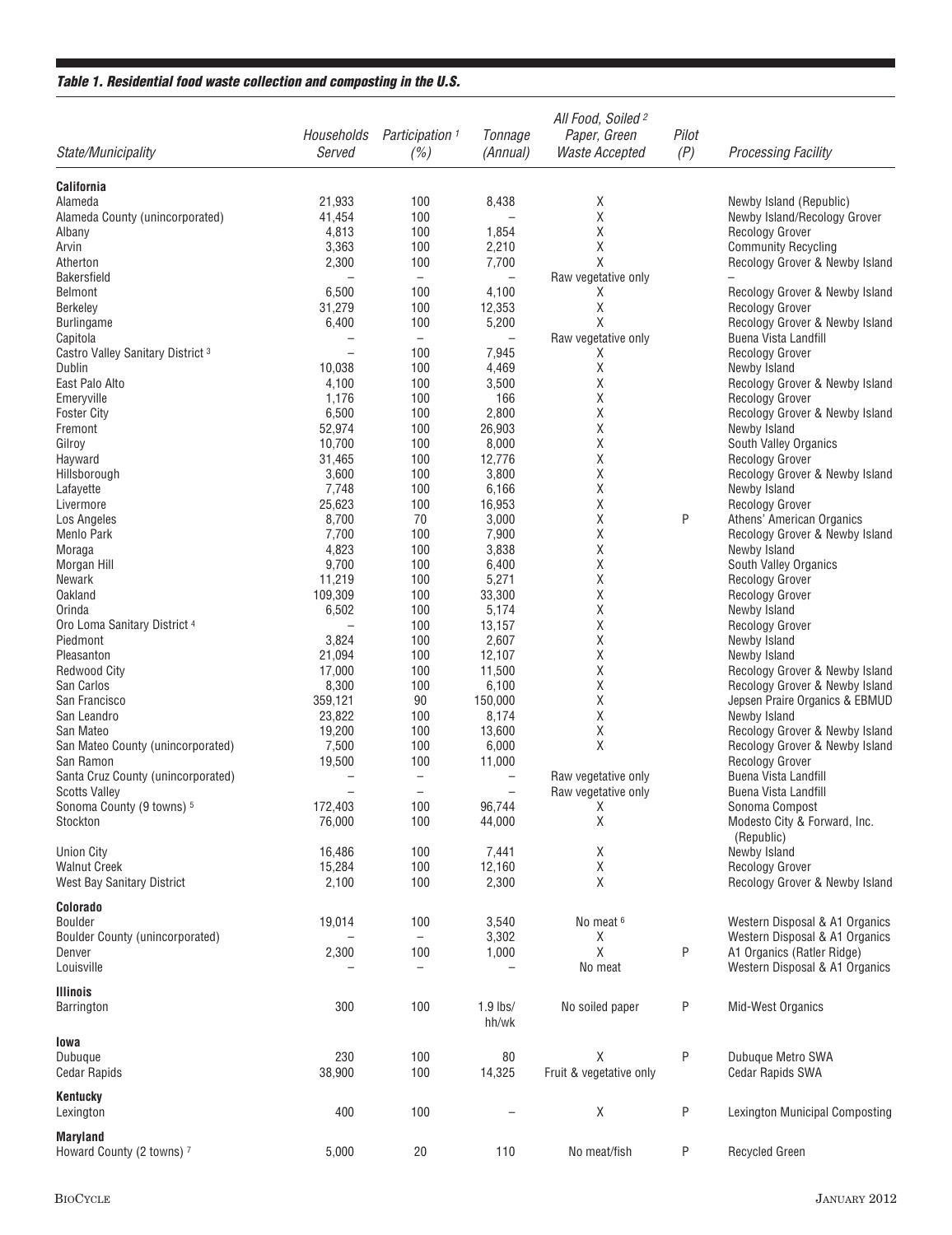#### **Table 1. Residential food waste collection and composting in the U.S. (continued)**

| Pilot<br>Participation <sup>1</sup><br>Tonnage<br>Paper, Green<br>Households<br>(P)<br>Served<br>(%)<br>Waste Accepted<br>State/Municipality<br>(Annual)<br><b>Processing Facility</b>                       |  |
|--------------------------------------------------------------------------------------------------------------------------------------------------------------------------------------------------------------|--|
|                                                                                                                                                                                                              |  |
| <b>Massachusetts</b><br>Hamilton<br>X<br>2,400<br>19<br>10 lbs/wk/<br><b>Brick Ends Farm</b><br>person                                                                                                       |  |
| P<br>χ<br><b>Brick Ends Farm</b><br>Ipswich<br>120<br>100<br>X<br>Wehham<br>1,200<br>16<br><b>Brick Ends Farm</b><br>$\overline{\phantom{0}}$                                                                |  |
| <b>Michigan</b>                                                                                                                                                                                              |  |
| 24,000<br>57<br>Vegetative only<br>Ann Arbor<br>6,411<br>City of Ann Arbor<br>20,000 peak<br>100<br>635<br>X <sup>8</sup><br><b>Mackinac Solid Waste</b><br>Mackinac Island<br>500 off-peak                  |  |
| <b>Minnesota</b>                                                                                                                                                                                             |  |
| Χ<br>SET <sup>9</sup><br><b>Carver County</b><br>110<br>$\overline{\phantom{0}}$<br><b>SET</b><br>Edina (Morningside)<br>No green waste<br>$\overline{\phantom{0}}$<br>$\overline{\phantom{0}}$              |  |
| 5,958<br>2,500 cy/yr<br>City of Hutchinson/Creekside<br>Hutchinson<br>98<br>X                                                                                                                                |  |
| 238<br><b>SET</b><br>Loretto<br>100<br>No green waste                                                                                                                                                        |  |
| 545<br><b>SET</b><br><b>Maple Plain</b><br>100<br>No green waste<br>$\overline{\phantom{0}}$<br>P<br>1,600<br><b>SET</b><br>Medina<br>No green waste<br>$\overline{\phantom{0}}$<br>$\overline{\phantom{0}}$ |  |
| <b>SET</b><br>Medine Lake<br>No green waste<br>$\overline{\phantom{0}}$<br>$\overline{\phantom{m}}$                                                                                                          |  |
| P<br>4,500<br><b>SET</b><br>Minneapolis (7 neighborhoods) 10<br>60<br>60<br>No green waste                                                                                                                   |  |
| 22,200<br>120<br><b>SET</b><br>Minnetonka<br>10<br>No green waste<br>3,002<br>16.5<br>Χ<br><b>SET</b><br>Orono<br>10                                                                                         |  |
| 500<br>P<br>Shorewood<br>$\overline{\phantom{0}}$<br>$\overline{\phantom{0}}$                                                                                                                                |  |
| <b>SET</b><br>St. Bonifacius<br>No green waste<br>$\qquad \qquad -$                                                                                                                                          |  |
| X <sup>12</sup><br>4,310<br><b>Swift County</b><br>Swift County (8 towns) 11<br>88<br>20/day                                                                                                                 |  |
| 1,941<br>Wayzata<br>100<br>No green waste 13<br>SET                                                                                                                                                          |  |
| <b>New Jersey</b><br>P<br>Χ<br>Princeton<br>200 hh<br>10 tons/wk<br><b>Wilmington Organics Recycling</b><br>Center                                                                                           |  |
| <b>Ohio</b>                                                                                                                                                                                                  |  |
| 60,000<br>χ<br>Fairborn<br>7<br>Paygro                                                                                                                                                                       |  |
| 851<br>X <sup>14</sup><br>3,378<br>46<br>Barnes Nursery, Inc.<br>Huron<br>411<br>50<br>75.5<br>X 15<br>Luckey<br>Hirzel Farm                                                                                 |  |
| Χ<br>Miami Township<br>10,000<br>10<br>Paygro                                                                                                                                                                |  |
| <b>Oregon</b>                                                                                                                                                                                                |  |
| Bend<br>Raw fruits and vegetables                                                                                                                                                                            |  |
| 12,643<br>91<br>9,479<br>Corvallis<br>Χ<br>Pacific Region Compost (PRC)                                                                                                                                      |  |
| Χ<br>54,031<br>100<br><b>PRC</b><br>Marion County (2 towns) 16<br>Χ<br>Portland<br>100<br>Nature's Need & PRC<br>143,000                                                                                     |  |
| Redmond<br>Raw fruits and vegetables                                                                                                                                                                         |  |
| Pennsylvania                                                                                                                                                                                                 |  |
| P<br>587<br><b>State College</b><br>100<br>240<br>State College Borough<br>No meat                                                                                                                           |  |
| Texas<br>P<br>San Antonio<br>30,000<br>100<br>Χ<br>New Earth                                                                                                                                                 |  |
| Washington                                                                                                                                                                                                   |  |
| χ<br>Barr-Tech, LLC<br>Airway Heights<br>$\overline{\phantom{0}}$<br>$\overline{\phantom{m}}$<br>38<br>196<br>Χ<br>764<br>Algona<br><b>Cedar Grove Composting</b>                                            |  |
| Χ<br>2,966<br>100<br>Anacortes<br>2,448<br><b>Skagit Soils</b>                                                                                                                                               |  |
| Χ<br>Auburn<br>12,420<br>48-61<br>5,092<br><b>Cedar Grove Composting</b>                                                                                                                                     |  |
| Χ<br>91<br><b>Cedar Grove Composting</b><br>Beaux Art<br>106<br>81                                                                                                                                           |  |
| Χ<br><b>Bellevue</b><br>27,109<br>91<br>19,570<br><b>Cedar Grove Composting</b><br>7,040<br>4,000<br>Χ<br>Green Earth Technology<br>Bellingham<br>$\qquad \qquad -$                                          |  |
| Χ<br><b>Black Diamond</b><br>1,107<br>43<br>242<br><b>Cedar Grove Composting</b>                                                                                                                             |  |
| 6,312<br>Χ<br><b>Bothell</b><br>8,101<br>95<br><b>Cedar Grove Composting</b>                                                                                                                                 |  |
| 8,776<br>28<br>Χ<br>1,143<br><b>Bremerton</b><br>Χ<br><b>Burien</b><br>9,118<br>53                                                                                                                           |  |
| 3,982<br><b>Cedar Grove Composting</b><br>χ<br>2,003<br>29<br>485<br>Burlington<br><b>Skagit Soils</b>                                                                                                       |  |
| <b>Cedar Grove Composting</b><br>466<br>51<br>343<br>Χ<br>Carnation                                                                                                                                          |  |
| 994<br>77<br>912<br>Χ<br>Clyde Hill<br><b>Cedar Grove Composting</b><br>472<br>Χ<br>Deer Park<br>1,168<br>23<br>Barr-Tech, LLC                                                                               |  |
| 5,580<br>43<br>1,708<br>Vegetative only<br><b>Cedar Grove Composting</b><br>Des Moines                                                                                                                       |  |
| 1,942<br>60<br>1,218<br><b>Cedar Grove Composting</b><br>Duvall<br>Χ                                                                                                                                         |  |
| Χ<br>3,045<br>79<br>1,826<br>Enumclaw<br><b>Cedar Grove Composting</b>                                                                                                                                       |  |
| Χ<br>16,545<br>63<br>8,433<br><b>Cedar Grove Composting</b><br><b>Federal Way</b><br>Χ<br><b>Hunts Point</b><br>60<br>110<br><b>Cedar Grove Composting</b><br>146                                            |  |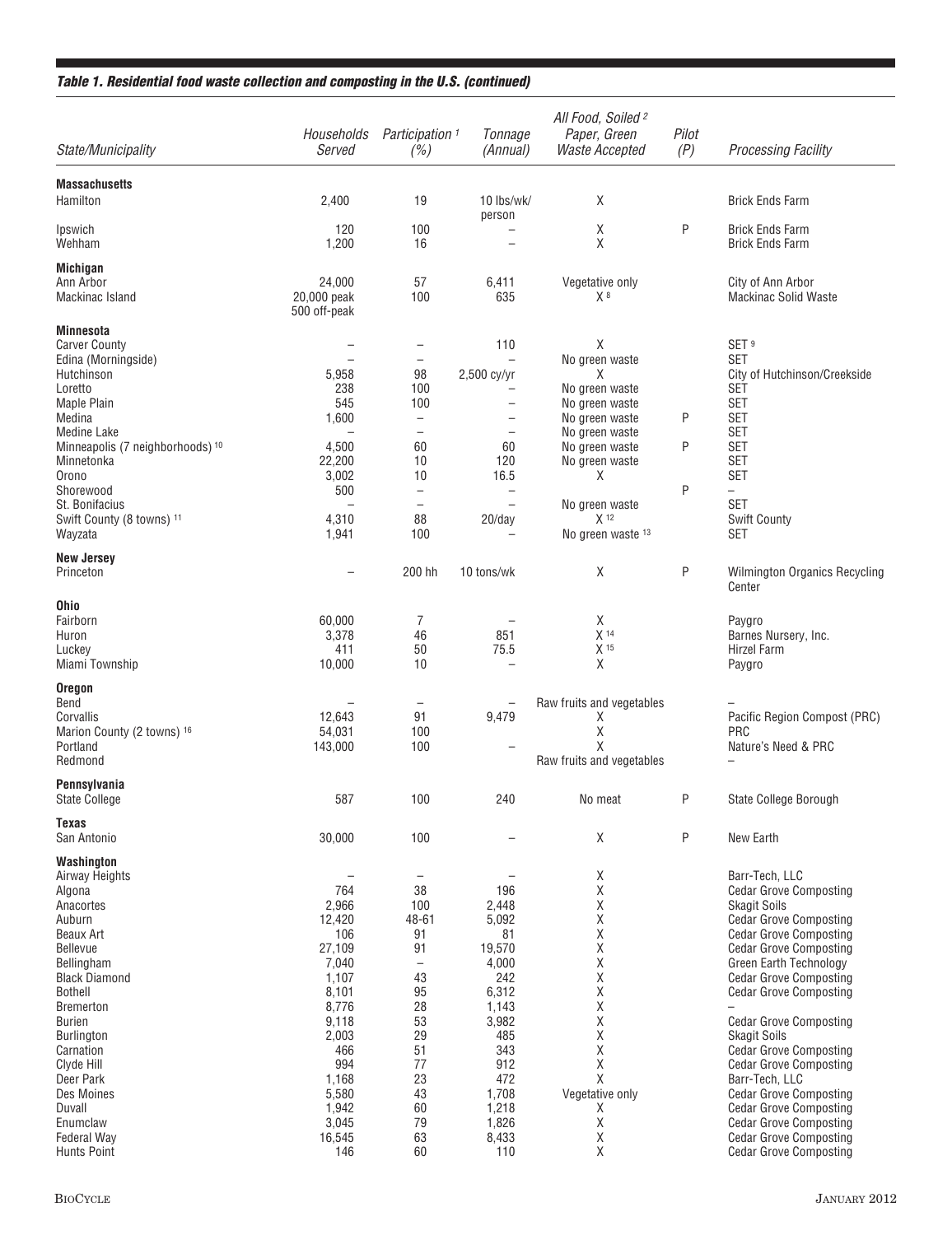#### **Table 1. Residential food waste collection and composting in the U.S. (continued)**

| State/Municipality              | Households<br>Served     | Participation <sup>1</sup><br>(%) | Tonnage<br>(Annual) | All Food, Soiled <sup>2</sup><br>Paper, Green<br>Waste Accepted | Pilot<br>(P) | <b>Processing Facility</b>     |
|---------------------------------|--------------------------|-----------------------------------|---------------------|-----------------------------------------------------------------|--------------|--------------------------------|
| <b>Washington (continued)</b>   |                          |                                   |                     |                                                                 |              |                                |
| Issaquah                        | 7.078                    | 70                                | 2.917               | Χ                                                               |              | <b>Cedar Grove Composting</b>  |
| Kenmore                         | 5,293                    | 61                                | 2,373               | Χ                                                               |              | <b>Cedar Grove Composting</b>  |
| Kent                            | 24,446                   | 41                                | 7,704               | Χ                                                               |              | <b>Cedar Grove Composting</b>  |
| King County (unincorporated) 17 | 73,107                   | $41 - 62$                         | 25,262              | Χ                                                               |              | <b>Cedar Grove Composting</b>  |
| Kirkland                        | 11,216                   | 97                                | 7,854               | X                                                               |              | <b>Cedar Grove Composting</b>  |
| Lake Forest Park                | 3,884                    | 90                                | 2,079               | X                                                               |              | <b>Cedar Grove Composting</b>  |
| Liberty Lake                    | $\overline{\phantom{0}}$ |                                   |                     | X                                                               |              | Barr-Tech, LLC                 |
| Lynden                          | 3,106                    | 42                                | 1,072               | Χ                                                               |              | <b>Green Earth Technology</b>  |
| <b>Maple Valley</b>             | 6,018                    | 62                                | 2,455               | X                                                               |              | <b>Cedar Grove Composting</b>  |
| Medina                          | 1,013                    | 69                                | 769                 | Χ                                                               |              | <b>Cedar Grove Composting</b>  |
| Mercer Island                   | 6,520                    | 93                                | 5,147               | X                                                               |              | <b>Cedar Grove Composting</b>  |
| <b>Mount Vernon</b>             | 7,637                    | 22                                | 1,444               | X                                                               |              | <b>Skagit Soils</b>            |
| Newcastle                       | 2,730                    | 57                                | 1,145               | Χ                                                               |              | <b>Cedar Grove Composting</b>  |
| Normandy Park                   | 1,906                    | 56                                | 744                 | X                                                               |              | <b>Cedar Grove Composting</b>  |
| North Bend                      | 1,315                    | $37 - 51$                         | 450                 | Χ                                                               |              | <b>Cedar Grove Composting</b>  |
| Olympia                         | 14,000                   | 51                                | 5,250               | X                                                               |              | <b>Silver Springs Organics</b> |
| Pacific                         | 1,439                    | 43                                | 256                 | X                                                               |              | <b>Cedar Grove Composting</b>  |
| Port Orchard                    | 2,973                    | 21                                | 368                 | Χ                                                               |              |                                |
| Redmond                         | 11,155                   | 89                                | 6,168               | X                                                               |              | <b>Cedar Grove Composting</b>  |
| Renton                          | 20,019                   | 47-100                            | 10,616              | X                                                               |              | <b>Cedar Grove Composting</b>  |
| Sammamish                       | 12,975                   | 62                                | 6,813               | Χ                                                               |              | <b>Cedar Grove Composting</b>  |
| SeaTac                          | 3,863                    | 31                                | 831                 | X                                                               |              | <b>Cedar Grove Composting</b>  |
| Seattle                         | 272,558                  | 100 18                            | 80,000 19           | X                                                               |              | <b>Cedar Grove Composting</b>  |
| Shoreline                       | 14,037                   | 69                                | 6,241               | Χ                                                               |              | <b>Cedar Grove Composting</b>  |
| Snoqualmie                      | 3,243                    | 43                                | 821                 | X                                                               |              | <b>Cedar Grove Composting</b>  |
| Spokane County                  | 47,151                   | 35                                | 725                 | Χ                                                               |              | Barr-Tech, LLC                 |
| Sumas, Everson, Nooksack        | 1,086                    | 17                                | 116                 | X                                                               |              | Green Earth Technology         |
| Tukwila                         | 2,516                    | 35                                | 640                 | Vegetative only                                                 |              | <b>Cedar Grove Composting</b>  |
| Woodinville                     | 2,532                    | 49                                | 1,022               | Χ                                                               |              | <b>Cedar Grove Composting</b>  |
| <b>Yarrow Point</b>             | 359                      | 79                                | 339                 | X                                                               |              | <b>Cedar Grove Composting</b>  |
| Wisconsin                       |                          |                                   |                     |                                                                 |              |                                |
| Fitchburg                       | 300                      |                                   |                     |                                                                 | P            | <b>Columbia County Compost</b> |
| Madison                         | 600                      | 88                                | 3/wk                | X                                                               | P            | <b>Columbia County Compost</b> |

<sup>1</sup>Calculated as percentage of households with green cart service; <sup>2</sup>Food-soiled paper includes pizza boxes, carryout containers, etc.; <sup>3</sup>Castro Valley Sanitary District is part of the unincorporated county number; 4Oro Loma Sanitary District is made up of 60% San Leandro and portions of Hayward and the unincorporated county; 5Cloverdale, Cotati, Healdsburg, Petaluma, Rohnert Park, Santa Rosa, Sebastopol, Sonoma (City) and Windsor; <sup>6</sup>Compostable products allowed, including bags, take-out containers, cups and utensils; <sup>7</sup>Ellicott City and Elkridge; <sup>8</sup>Also accepts OCC; <sup>9</sup>SET - Specialized Environmental Technologies; <sup>10</sup> Linden Hills, ECCO, Seward, Longfellow, Howe, Hiawassee and Phillips; <sup>11</sup>Appleton, Benson, Clontarf, Dancers, De Graff, Holloway, Kerkhoven and Murdock; <sup>12</sup>All household organics; <sup>13</sup>Also accepts OCC; <sup>14</sup>Also newspapers, magazines, cardboard and mail; <sup>15</sup>Also newspapers, magazines, cardboard and mail; <sup>16</sup>Keizer and Salem; <sup>17</sup>Includes incorporated areas served by franchise haulers regulated by Washington Utilities & Transportation Commission; 18Participation is mandatory; 192008 tonnage.

and organics service," says Ray Scott of Mountainside Disposal, which has the contract to service Arvin. "We collected 2,210 tons of organics in 2010. About 33 percent of that is food waste, by weight." Trash and organics are collected weekly, with recycling every other week. Compostable bags on the Biodegradable Products Institute's approved list (see www.bpiworld.org) are permitted, and organics are taken to Community Recycling's facility in Lamont for composting.

In an attempt to increase participation, in July 2011 Mountainside Disposal went through the entire city of Arvin with bilingual stickers for all three carts, and also distributed refrigerator magnets. "We labeled 10,000 barrels, and have already seen results, with cleaner material in the recycling bin," explains Scott. "The Price family, which owns Mountainside, has always

provided financial incentives for recycling, giving the full commodity value of all the recyclables collected back to the local school systems. This resonates with the residents, understanding that recycling helps their children."

Bakersfield does allow some vegetative food scraps in its green cart program. San Fernando's residential food waste program, launched as a pilot in 2002, is no longer operating. "We have shared the data with the city and are evaluating whether a citywide program will be implemented," says Tim Frey of Crown Disposal, the hauling company servicing San Fernando. "The pilot program was conducted throughout the city and what we found was that it did not yield much in terms of tonnage. Residents in San Fernando do a very good job of consuming and not wasting the food that they prepare. Our experience has been that the commercial food

waste programs yield significantly more tons than the residential programs." The decision to continue the residential program may be revisited at a later date.

*Central Contra Costa:* The Central Contra Costa Solid Waste Authority (CCCSWA), just north of the San Francisco Bay Area, services about 62,500 households with food waste collection. "We allow all food wastes, mixed with yard trimmings, even grease and sauces," says Bart Carr, Senior Program Manager at the CCCSWA. "We do walking audits each year, probing the upper 20 to 30 percent of the cart, and found that about 35 to 40 percent of residents place food scraps in the green cart on a weekly basis, although this is likely higher on a monthly basis. We are working with a marketing consultant next year to test different approaches for promoting residential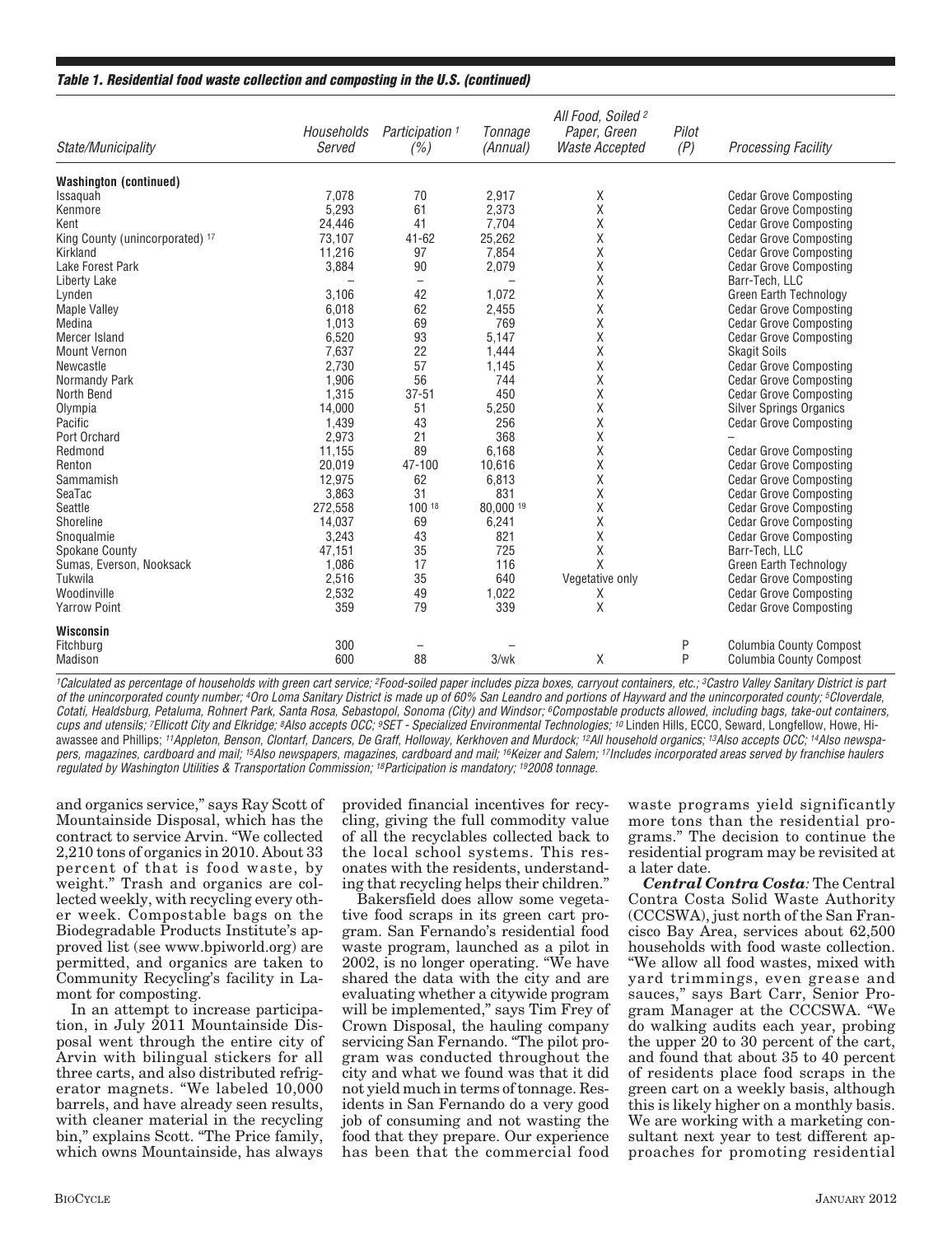waste diversion." Residents are given a two-gallon kitchen pail when signing up for service, and are now permitted to use BPI certified compostable bags. All material streams are collected weekly, and depending on the town, organics are either composted at Newby Island or Recology Grover. Multiunit buildings can join the program, but are not currently being targeted.

*Los Angeles:* The city of Los Angeles launched a residential food waste collection pilot in 2008, which continues to operate with about 8,700 households. "Of all the households, about 70 percent were observed to have green bins," says Rowena Romano, Environmental Engineer with the city's Department of Public Works. "About 3,000 tons of or-

ganics are collected annually from these households. Based on a waste characterization study in August 2011, the food waste fraction, including food-soiled paper, was about 1.3 percent of the setout material. Contamination was about 6.5 percent." Los Angeles has a two-tier rate structure, essentially charging extra for larger trash and organics carts (the standard offering is 60 gallons for trash, 90 gallons for re-

cycling and yard trimmings). Kitchen pails were handed out at the start of the program, along with a bilingual "how-to" guide, but compostable bags are not permitted. The organics are composted at Athens' American Organics in Victorville.

*San Francisco:* About 90 percent of San Francisco's 350,000 households now have food waste composting service, a major increase after organics collection became mandatory in 2009. "While it is mandatory that everyone participate, and this impacted singlefamily households quickly, we are still bringing on new apartment buildings," reports Jack Macy, Commercial Zero Waste Coordinator for SF Environment. "Recology currently collects about 600 tons/day of organics in San Francisco, or 150,000 tons/year." The city recently passed a monumental landmark in November 2011, having diverted a total of 1 million tons of organics since the start of the program. About 20 to 40 tons of food waste (mostly commercial) are digested by the East Bay Municipal Utility District (EBMUD), and a new project is expected to increase this amount to 120 tons/day (see "Utility District Ramps Up Food Waste To Energy Program," November 2011). The remaining organics are composted at Jepsen Prairie Organics. A pilot project is planned for

one garbage route to test less than weekly trash collection, to determine how effective it is at increasing participation and diversion numbers. The city is currently at 78 percent diversion (see "Zero Waste On San Francisco's Horizon," July 2011).

Recology, the city's hauler (which also owns the composting facility, MRF and landfill), continues to educate the community about waste diversion, such as through its garbage art program. "About 900 San Franciscans will come down to the dump on a rainy Friday night in January to see an art opening, says Robert Reed with Recology. They also have innovative ad campaigns, such as collection trucks with 3-D imagery displaying the vehicle's contents.

*San Mateo:* The city of San Carlos was the first in San Mateo County to start a residential food waste program in March 2009, but the program went countywide in January 2011, with the start of new contracts with Recology. "Our service area is San Mateo County, and includes 12 Member Agencies: Atherton, Belmont, Burlingame, East Palo Alto, Foster City, Hillsborough, Menlo Park, Redwood City, San Carlos, San Mateo, San

Mateo County (unincorporated), and West Bay Sanitary District," says Monica Devincenzi, Recycling Outreach & Sustainability Manager for RethinkWaste. "We have approximately 92,000 single-family homes, and 100 percent have organics carts. We anticipate we will have collected approximately 74,500 tons of residential organics by the end of 2011."

All food wastes are allowed, including soiled paper and approved compostable

bags. All curbside materials are collected weekly, with a PAYT structure ranging from 20 to 96 gallon carts for garbage. Recology is the franchised hauler, and unloads organics at a municipal transfer station, operated by South Bay Recycling, which then hauls the material to ei-

ther Recology Grover or Newby Island for composting. "We send approximately half of the material to each composter," explains Devincenzi. "We opted for contracting with both facilities to ensure that we would have somewhere to send the material if a problem arose with one of the sites."

*Santa Cruz County:* Santa Cruz County (unincorporated), as well as Capitola and Scotts Valley, continue to allow residents to place raw fruits and vegetables in their green carts. "The intent is to allow anything that grows in

the yard or garden, from lawn clippings to the apples that fall from your tree, reports Tim Goncharoff, with Santa Cruz County Public Works. "Postconsumer organics are still not accepted in residential green carts. It's a somewhat hazy dividing line, but it mostly works for us." Compostable bags are permitted in the program.

*Sonoma County:* All of Sonoma County (incorporated and unincorporated) has access to curbside yard trimmings service, in which vegetative food waste and incidental soiled paper are permitted. One community, Sebastopol, is allowed to include meat and dairy, because its program was created before regulations were set. A PAYT structure allows residents to reduce trash cart size down to 20 gallons. "In 2010 we collected 96,744 tons of all organics, which includes self haul, commercial and residential," says Patrick Carter, Waste Management Specialist with Sonoma County Waste Management Agency (SCWMA). "Food waste is estimated at about 1 percent, or 1,000 tons."

Sonoma Compost Company is the processor at SCWMA's facility. Compostable bags are not a permitted feedstock, because the compost is certified for use in organic agriculture. "SCWMA is nearing the end of a process to examine a new location for a compost facility, which would nearly double our capacity and allow for all food wastes," notes Carter. "Also, Sonoma Vermiculture is transitioning from a pilot project to commercial scale food waste vermicomposting. In the next year or two, their goal is to have a facility that can accept nearly 100 tons/day of all food waste, including meat and dairy wastes."

*Stockton:* Starting in 2003, Stockton began allowing residents to include food waste in their green carts. About 76,000 households currently have food waste

## The city of Los Angeles launched a residential food waste collection pilot in 2008, which continues to operate with about 8,700 households.

collection, with 43,000 to 44,000 tons of organics diverted in 2010. All food wastes, including meat and soiled paper, are accepted, but not compostable bags, as dictated by the composting facilities (due to inability to differentiate between compostable and conventional in the loads being tipped). A PAYT scheme allows residents to reduce their garbage cart size to 20 gallons. Two different haulers service the city, Waste Management (WM) and Republic, with WM delivering organics to the city of Modesto's municipal facility, and Re-





**Central Contra Costa, California**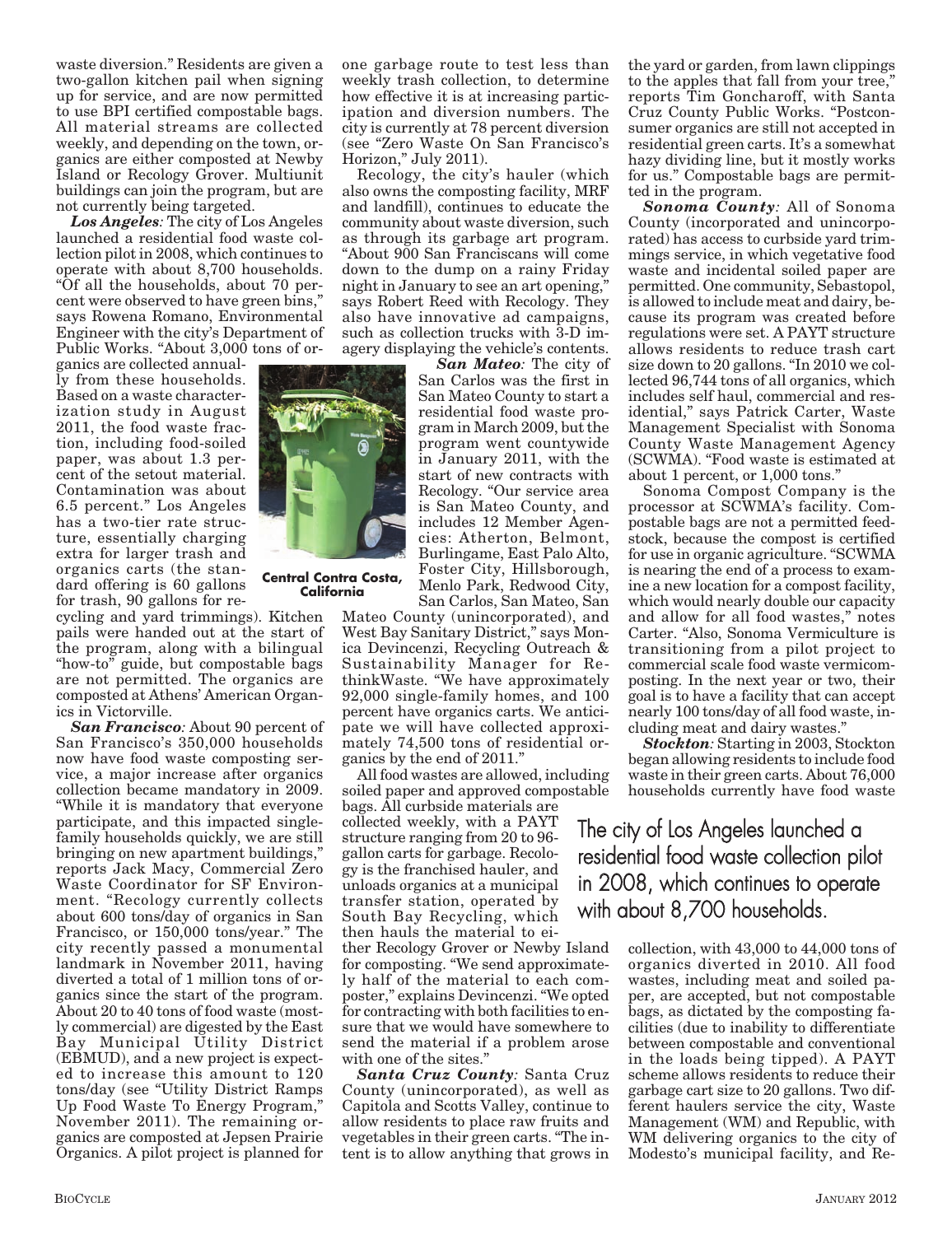public utilizing its own site (Forward, Inc.). "Other programs in the area allow fruits and vegetables in the green cart, as part of the definition of green waste, but are not specifically permitted to take food waste," says Thom Sanchez of WM. "We have 50 cities in our territory, all the way up to the Oregon border, and northern Nevada, and almost nobody's talking about residential food waste, just commercial. First, there aren't many permitted sites in our area to take food waste. Second, residential food waste is a smaller portion of total recovery for most communities, compared to commercial."

#### **COLORADO**

*Boulder and Louisville:* The cities of Boulder and Louisville, as well as unincorporated Boulder County, are up to about 33,000 households with food waste collection. The city of Boulder went citywide in 2008, and has 19,014 single-family garbage accounts, all of which are required to include organics and recycling collection. Boulder also has 63 multiunit properties participating, for which the city provides a rebate to the hauler to make it more cost-effective, due to Colorado's extremely low landfill tip fees. A pilot is being planned to increase participation of more multifamily units. Boulder does not permit meat, due to the prevalence of bears, whereas Louisville and Boulder County do allow it.

The combined residential organics tonnage collected from the three areas for 2010 was around 7,300 tons. Organics collection is biweekly, and there

Cedar Rapids, Iowa added 400 households to its green cart program, which accepts fruits and vegetables. It now services a total of 38,900 customers.

is a PAYT structure as an incentive for participation. Kitchen pails are not distributed. Residents can put organics directly into the curbside cart, although use of certified compostable bags are promoted as a means of increasing participation. "However, with our open windrows the light material comes to the sides and doesn't break down, so we've purchased a vacuum system for removing any remaining film after the compost comes out of our trommel screen," says Bryce Isaacson of Western Disposal, which hauls and composts most of the organics for the area.

*Denver*: Denver launched a residential food waste pilot in 2008, and the program was continued for two years through grant funding. "In 2010 we hit the point where funding to keep the program running dried up, and we informed the 3,000 or so participants that it was shutting down," reports Charlotte Pitt, Interim Manger of Denver Recycles/Solid Waste Management. "There was an outcry from the community, so we decided to keep the program running, charging a fee directly to residents for the service." Trash and recycling are paid for through the city's general fund. The number of participants dropped to about 2,300. About 1,000 tons of organics were collected in 2010, and composted by A-1 Organics.

"We elected a new Mayor in July, and composting was talked about on the campaign trail," says Pitt. "A financial task force will make recommendations to the Mayor to address budget problems, and charging for trash may be on the agenda. Our struggle so far has been making the economics of waste diversion work, with low landfill tip fees and no state mandate for landfill diversion, but we've done a good job with recycling, all considered." Food-soiled paper was formerly included in the organics cart, but this changed starting in early 2012, and it is now included in the recycling stream instead.

#### **ILLINOIS**

*Barrington:* The first residential food waste pilot in Illinois was conducted in 2010, in the city of Barrington. "Our state legislation changed in 2010, allowing for the pilot," says Mary Allen, Recycling and Education

Director at the Solid Waste Association of Northern Cook County (SWANCC), which was responsible for running the pilot. "Food waste composting infrastructure is still in its infancy, and the costs of diversion are still high. Our agency is comprised of 23 suburbs, with about 230,000 households, located just north of Chicago." A homeowner association in

Barrington with 300 households was chosen for the pilot, as they already had 96-gallon yard trimmings carts. Kitchen collectors and compostable bags were given to residents in May 2010, with the pilot concluding in December 2010, when seasonal yard trimmings collection ended. At first the organics collected were taken to the Land and Lakes composting facility on the south side of Chicago, but the distance prevented SWANCC from moving beyond the pilot project, due to efficiency and cost-effectiveness. Towards the end of the pilot, a composting facility closer by in Wauconda (Mid-West Organics) received a permit for food waste.

"About 25 to 30 percent of residents participated, with reasons for not supporting the program ranging from wanting to continue backyard composting, to those who felt they didn't produce enough waste to participate," continues Allen. "While we allowed meat, fish and dairy, we didn't allow soiledpaper, which in retrospect was a mistake because it limited our diversion potential, and the paper cups and plates that could've been included are actually not recyclable in our community. On average, we collected 1.9 pounds of food scraps per household each week, which is quite low." SWANCC is writing a strategic plan for 2015, and organics will be part of the equation. With more facilities in the region permitted to take large quantities of food waste, including commercial and institutional, the economics of a residential program will become more feasible for the suburban community.

#### **IOWA**

*Cedar Rapids:* Cedar Rapids added 400 households to its green cart program, which permits fruits and vegetables, and is now servicing a total of 38,900 customers. "This increase is a combination of condos and single family homes," says Mark Jones, Superintendent of Cedar Rapids Solid Waste and Recycling Division. In 2011 the city collected 14,325 tons of organics, mostly yard trimmings. (Its composting facility is only permitted to receive 2 tons/week of food waste.) "We are delivering 35-gallon garbage carts, moving away from manual collection toward semiautomated," continues Jones. "When handing out the cart, we also give residents a booklet explaining the curbside programs, which has resulted in more phone calls requesting larger recycling carts, and more participation with green carts."

In 2009 the city hired a community education coordinator, whose responsibilities include tracking programs across the U.S. to learn what can be applied to Cedar Rapids. "Zero waste goals are tremendous, but they need a lot of support," Jones explains. "We started to bring in large amounts of food waste from grocery stores, and tried simply mixing it into our yard trimmings piles. We ran into some problems, stopped, and are now proceeding again more cautiously. Once we get the recipe right, with fewer odors, and succeed with a positive experience, then we'll likely ask Iowa DNR to expand our permit for more volume. At that time we might allow additional food scraps from homes."

*Dubuque:* The city of Dubuque continues to offer a limited number of food waste subscriptions, currently at 230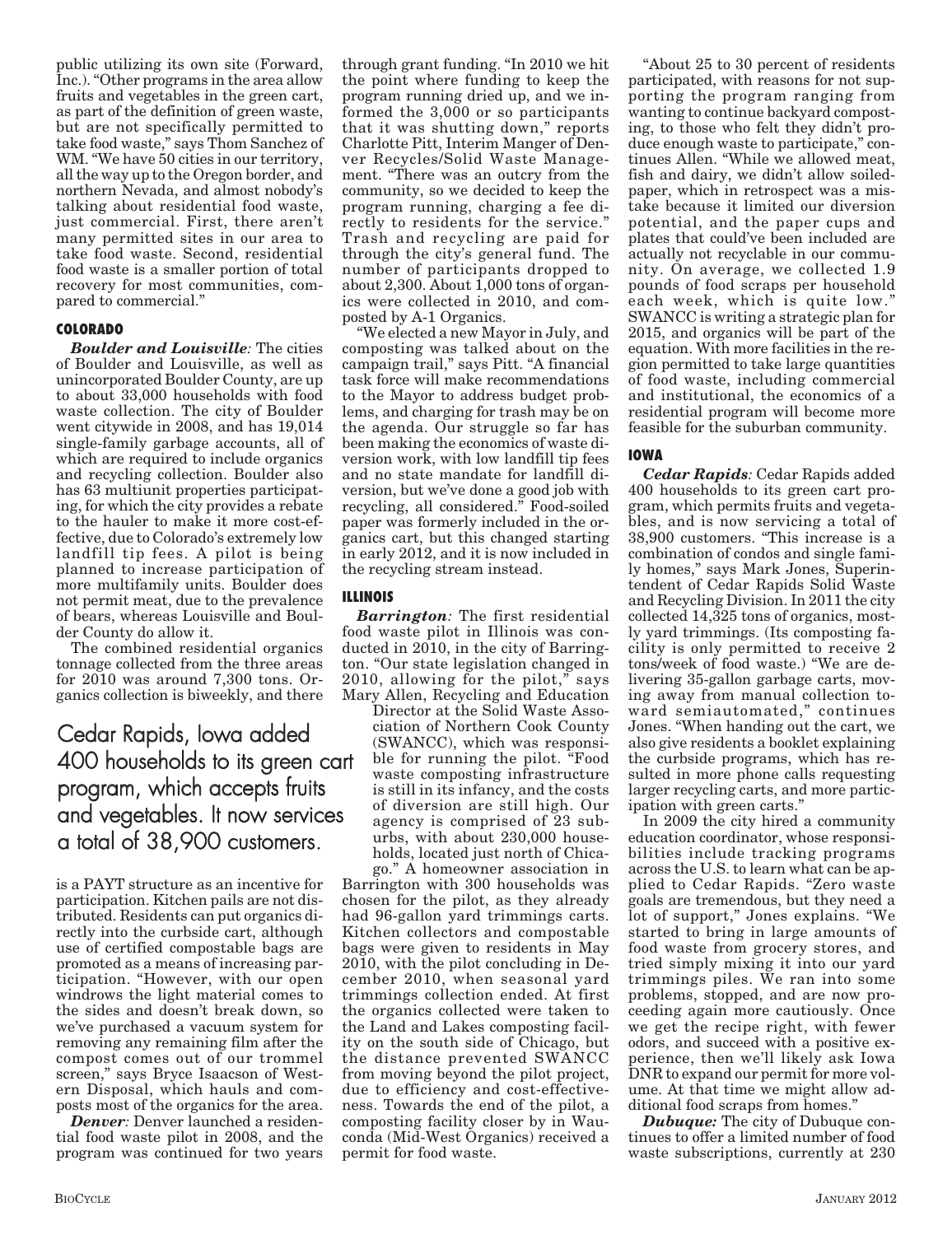# **FOOD WASTE DROP-OFF PROGRAMS**

**SEVERAL communities around the U.S.**<br> **SPALE communities around the U.S.**<br> **SPALE constant alternative to curbside collection,**<br> **SPALE constant alternative to curbside collection, EVERAL communities around the U.S.** have developed residential food waste drop-off programs. These provide a and have proven to be quite effective. For instance, the Lower East Side Ecology Center in New York City started a community compost program in 1990, expanding in 1994 to the Union Square Greenmarket four days a week, where it collects several hundred tons/year of vegetative food scraps. In Cambridge, Massachusetts, residents can bring food scraps to two drop-off sites, one at the municipal recycling center and the other at a Whole Foods supermarket.

*Chittenden Solid Waste, Vermont:* The Chittenden Solid Waste District (CSWD), which serves Burlington and surrounding communities, began a food waste drop-off program in 2001, and currently has eight drop-off sites around the county that residents and small businesses can use free of charge. "We also have two small haulers, one that uses bicycles, which offer residential and small business curbside collection in Burlington for a fee," says Nancy Plunkett, Waste Reduction Manger for CSWD. "We conducted a residential curbside food waste pilot in 2000, and we will be looking at this again in 2012, with research on the environmental and economic costs of providing county-wide or metro area residential curbside collec-

households, due to permit restrictions that only allow 2 tons/week of food waste at the composting facility (like Cedar Rapids). Participants are given a 13-gallon curbside container, and a 2 gallon kitchen pail, and diverted 80 tons of food waste and soiled paper in 2010. All material streams are collected weekly, and the city has a PAYT program. According to a June 2010 waste sort, almost 30 percent of the current materials set out as refuse from the average Dubuque household could be processed into compost, which is equivalent to 3,000 tons/year.

#### **KENTUCKY**

*Lexington:* The city of Lexington launched a residential food waste pilot in 2011, reaching about 400 households. "These homes may place food waste in their 95-gallon yard waste collection cart," says Esther Moberly, with the city of Lexington. "There are also four businesses and three schools participating in the pilot." All food wastes, including meat and soiled paper, are accepted, collected weekly and composted at the city's facility. Outreach for the pilot includes a website, presentations, fliers, door hangers, mailers,

tion." Currently, three large private haulers offer collection of commercial organics, which are composted at Green Mountain Compost (formerly Intervale), located in Williston.

*Windham, Vermont:* Windham Solid Waste Management District (WSWMD), in the Brattleboro area, expanded its residential food waste drop-off program, and now has two sites. About 37,000 residents spread out over 17 towns have access to

the sites, with the 4-cy containers picked up weekly and the organics composted at Martins' Farm. "We are seeking additional funding to expand the program regionally, and are looking to process it at a WSWMD facility," says Cindy Sterling Clark, Program Director for the district. "In April 2012 we will know more about the funding application, and whether our Board of Supervisors is willing to invest in setting up a compost operation at WSWMD."

*WLSSD, Minnesota:* Western Lake Superior Sanitary

District continues to have a strong residential drop-off program, operating five sites. "Most of the sites use 2-cy poly dumpsters for collection, but two of them use smaller 95-gallon containers," says Susan Darley-Hill, Environmental

etc. "We are preparing a DVD on how to collect and separate at home, and what happens after it is collected," notes Moberly. "We accept ASTM certified compostable bags and utensils, and offer information on where to purchase them. So far we haven't had much trouble with contamination from the food waste collection, although we've had problems with people outside of the pilot placing yard trimmings in plastic bags."

#### **MARYLAND**

*Howard County:* Howard County conducted a small pilot project in 2010 with 33 households, and expanded the program in 2011. "We now offer the program to 5,000 households, and about 1,000 have signed up," says Alan Wilcom, Chief of Howard County's Recycling Division. "We delivered 35-gallon carts in September 2011, but didn't give out kitchen pails. During the small pilot households were given kitchen pails, but most reported using their own." About 4,200 pounds/week of organics are currently collected, or about 8.5 pounds/household/week. Meat, fish, bones and compostable bags are not currently permitted, as dictated by

Program Coordinator for WLSSD. Winter temperatures allow for a reduction in collection frequency, but most sites are serviced weekly during the warmest months to mitigate odor and vector problems. Sites receive varying amounts of food residuals, averaging 200 to 800 pounds per week. Contamination remains extremely low; the main contaminant is noncompostable plastic bags used to contain food waste.

"WLSSD continues to hand out free compostable bags to drop site users in exchange for their incoming food

waste," notes Darley-Hill, which helps reduce this contamination. "The drop site program addresses concerns unique to the Duluth area: a city with steep terrain, 5 miles wide and nearly 40 miles long, with an open-hauling system of 4 primary haulers. The drop site program was established to provide opportunities for organics recycling for all residents, while minimizing driving distance and excessive truck traffic on aged, hard-

to-maintain roads." The WLSSD composting facility receives, on average, 50 to 60 tons/week of food waste, which includes all of the drop sites and approximately 150 businesses and institutions.

the composting facility, Recycled Green Industries. "We have plans to build our own site to handle a wider range of materials, probably using aerated static piles," continues Wilcom. "Not allowing meat significantly limits the amount of tonnage we can divert."

The reason for starting a residential food waste program was twofold: reduce the nutrient load of sending food scraps down kitchen sink disposers, which was burdening the wastewater treatment plant; and increase the recycling rate (currently at about 47 percent), with food waste being the logical target. The county still promotes backyard composting and grasscycling, especially in communities with large lots, and has given away thousands of free backyard composting bins.

#### **MASSACHUSETTS**

**Western Lake Superior Sanitary District, Minnesota**

> *Hamilton:* A small residential food waste pilot project was conducted in Hamilton in 2008 to determine the feasibility and interest of residents. A decision was recently made to launch a citywide program that will encompass the sister city of Wenham. "We hope to have the program full-scale by late February or March 2012, with opportunities for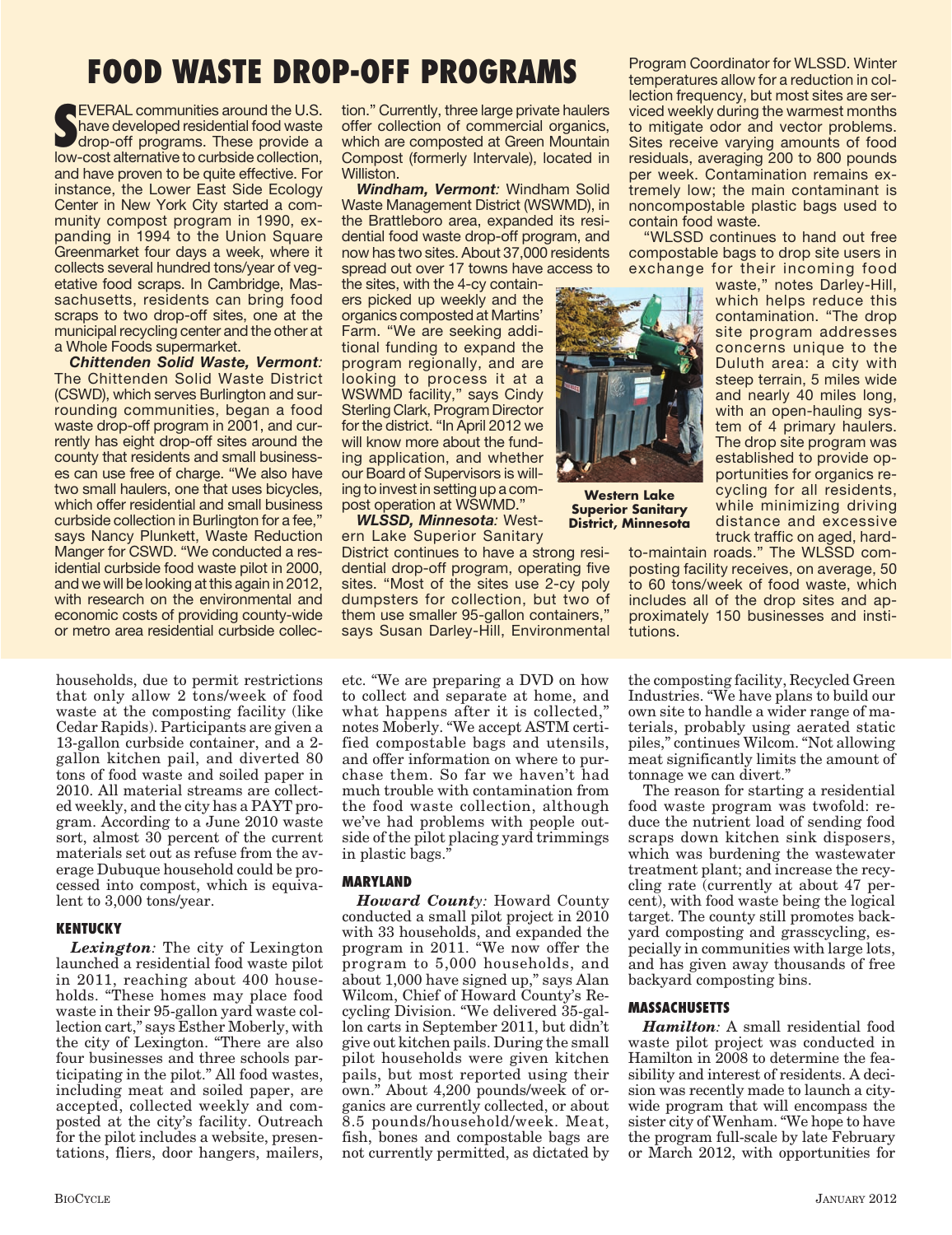about 2,400 households in Hamilton and 1,200 in Wenham," reports John Tomasz, Superintendent of Hamilton Pubic Works. Currently, 448 households are participating in Hamilton, and 187 in Wenham. "Right now we are collecting approximately 130 tons/year for both towns," continues Tomasz. "We hope to initially divert at least 200 to 250 tons once we go full-scale with a goal of over 500 tons." The impetus for going citywide is the anticipated cost savings: approximately \$20/ton, and the belief that at some point organics recycling will be mandatory. BPI-approved compostable bags are permitted, with the organics composted at Brick Ends Farm. (For more information on Hamilton and Wenham's new program, see "Residential Food Waste Collection Rolls Out," December 2011.)

*Ipswich:* In November 2011 the city of Ipswich launched a year-long pilot, which it hopes to extend if the feedback is positive. "We currently have about 120 households participating, but this will continue to grow," says

Judy Sedgewick, Recycling Coordinator for Ipswich. "The city has over 4,000 households receiving trash service, however the challenge is that our town is quite large land wise. We have had to limit the collection to certain parts of town so far, because driving the truck all over town to collect the food waste is expensive. We started by targeting the more densely populated areas." The city esti-

mates diversion will be roughly 10 pounds/household/week, and is sending the organics to Brick Ends Farm for composting. Ipswich currently has a recycling rate of 37 percent, and hopes the organics program will push this higher. For the pilot, residents are provided with free curbside containers and kitchen pails, and are not allowed to use compostable bags.

#### **MICHIGAN**

*Ann Arbor:* The city of Ann Arbor currently has 13,700 households out of 24,000 subscribed for yard trimmings and food waste collection. This has grown since the program was launched in 2009, due to promotions for the program in 2010. Residents must purchase the cart, and then the service is covered by taxes that pay for garbage collection. While the residential program still only permits raw vegetative food waste, some other facets have changed. "Most notably, we've privatized the composting operation to realize significant savings to the city," says Tom McMurtrie, solid waste coordinator. "WeCare Organics now operates the composting facility, which is still

The other change has to do with collection of leaves, which used to be picked up loose on the street in the fall. Now residents are required to put them out as part of the curbside program. This has encouraged more residents to compost at home and grasscycle, resulting in a reduction of the volume collected. Organics collection continues to be seasonal, from April through December, as yard trimmings make up most of the tonnage. Ann Arbor is at about 50 percent diversion, and is in the process of revising its solid waste management plan.

*Mackinac Island:* The organics collection program on Mackinac Island began in 1992, and utilizes horsedrawn trailers, as the historic island doesn't allow motor vehicles. Organics are collected in compostable bags,

Residents in Ann Arbor, Michigan must purchase an organics cart to set out yard trimmings and food waste. The collection service is covered by taxes that pay for garbage pick up.

> which are then opened and sorted at the composting facility. "Our compost numbers have gone up, because we had a really good year in 2011," says Paul Wandrie, Composting Facility Manager at Mackinac Island. Diversion numbers have not been calculated yet for 2010, but in previous years 635 tons of food waste were collected, along with 500 tons of yard trimmings and 4,500 tons of manure. The public works department studied the feasibility of anaerobic digestion for the island in 2011, but decided the capital costs were too high to pursue at this point.

#### **MINNESOTA**

*Carver County:* The current composting site at the Minnesota Landscape Arboretum opened September 1, 2011, and is operated by Specialized Environmental Technologies (SET). The two-acre Minnesota Pollution Control Agency (MPCA) demonstration project site receives residential food waste cocollected with yard trimmings, as well as food waste from the arboretum's cafeteria. To avoid the odor issues that resulted in closure of the previous composting operation at the

arboretum, this site is located 1,800 feet from its nearest neighbor, rather than the 250 feet at the old site. Reduced annual capacity, and increased daily processing requirements, also help minimize possible nuisances.

In 2010, Carver County diverted 110 tons of residential organics (mix of food and yard trimmings) and 148 tons of commercial food waste. The county is updating its Master Plan, which will focus on increased organics diversion as a method to meet state solid waste and recycling goals. Randy's Sanitation, one of the area haulers, is piloting a new collection system to reduce the number of trucks on the road. Residents place food waste and soiled-paper in blue compostable bags, which are then collected with the garbage, sorted out at the garbage transfer facility, and brought to the arboretum for composting.

The MPCA is redrafting its rules governing siting, design and operation of composting facilities, with the desired outcome of adding tiers for source separated organics composting facilities that would be less stringent than a MSW composting facility and slightly more stringent than a yard trimmings composting facility.

*Hennepin County:* Communities in Hennepin began composting residential food waste in 2005 (in Wayzata), and programs continue to be strong, albeit with minimal growth. The city of Shorewood is planning a pilot project for 500 households in 2012, and Minneapolis still has pilot projects in several neighborhoods. "Service is offered on a subscription basis, which makes it difficult to promote, and difficult to track developments," says John Jaimez, with Hennepin County Department of Environmental Services. "Minneapolis is trying to have a program offered citywide by January 2013, which is when the state's compostable bag ordinance applies to the city [requiring yard trimmings bags to pass ASTM tests], so they plan on having curbside carts distributed by then."

Perhaps the biggest change is in state legislation, which added organics to the definition of recyclable materials. "They were previously included with the definition of municipal solid waste (MSW), which caused problems, as it was difficult for cities to organize the separate collection of food waste," explains Jaimez. "It was about an 18 month process to organize and approve separate collection, but there is an exemption for recyclables, so by adding food waste to the definition of recyclables, it will be much easier and quicker for a city to organize a program. In the next couple years, we expect to see more cities move forward." Separat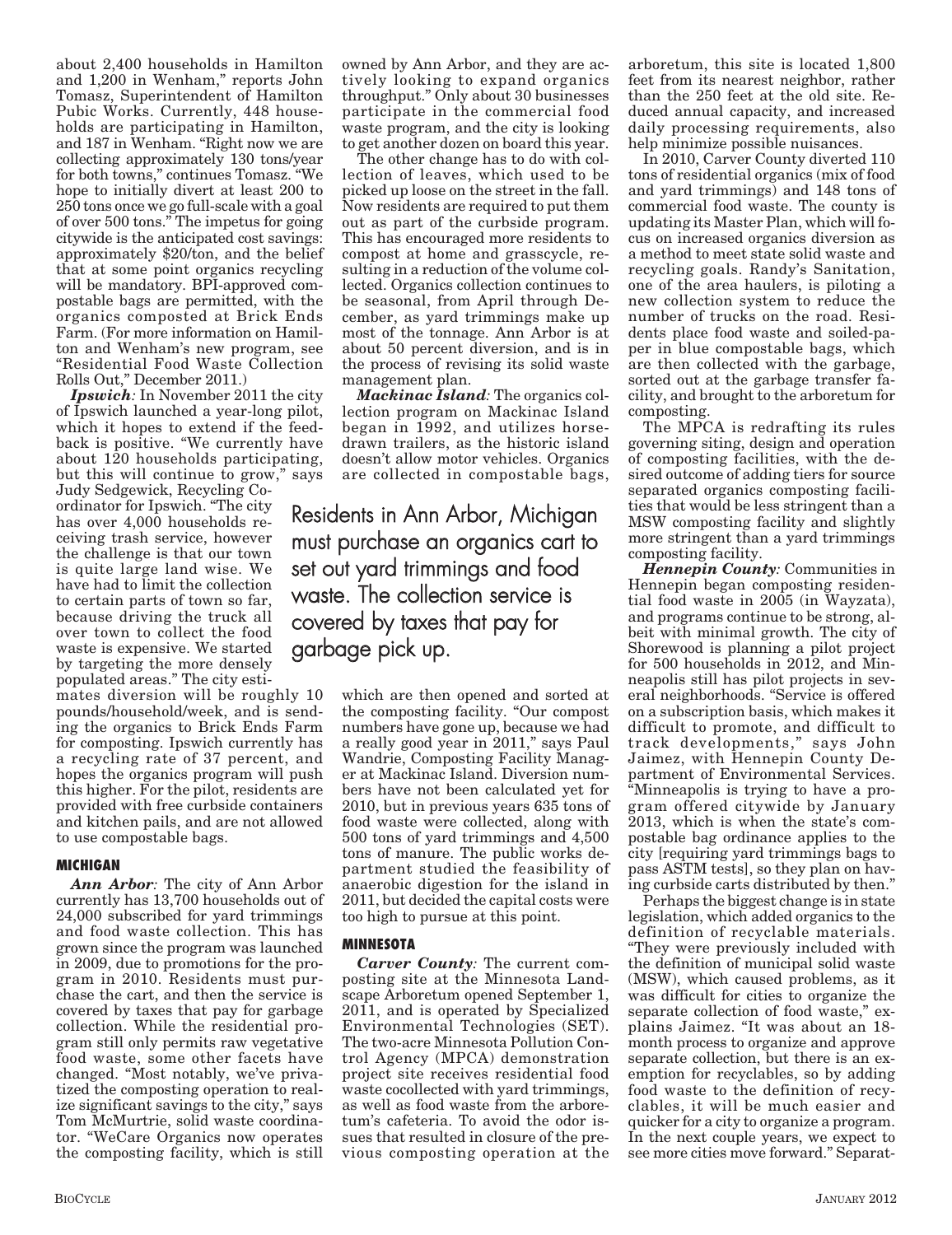ed organics are composted by SET.

*Hutchinson:* The city of Hutchinson's program continues to serve about 6,000 households. "We are working on town homes and apartments now, looking at what it would take to get them involved with residential food waste collection," reports Doug Johnson, Manager of CreekSide, the city of Hutchinson's composting facility. "There is a growing competition for feedstocks, as our landfill started generating electricity from their methane. Five years ago when we started, it was easy, but now there are more variables."

Hutchinson still provides compostable bags to residents at no cost, which has contributed to its high participation and low contamination rates. Since the introduction of the organics program, residents have been given the option of biweekly garbage collection. "At the start of the program, about 50 percent of households switched from a 96 to 30-gallon trash cart, and went with biweekly collection, saving them about \$20/month," explains Johnson. "More and more have opted for this over the years." They city is diverting about 75 percent of its waste, with organics making up 48 to 50 percent of that diversion, and recyclables 25 percent.

*Swift County:* Swift County began

offering residents the option of residential food waste collection back in 2000, reaching eight towns and some rural areas. "Not much has changed in our program recently," says Scott Collins, Director of Swift County Environmental Services. "It's running like clockwork." About 3,800 out of the county's 4,300 households participate. Organics are composted at the Swift County municipal composting facility. Finished compost is given away to farmers and residents.

#### **NEW JERSEY**

*Princeton:* In June 2011 Princeton started a pilot project, and has more than 220 homes subscribed. "Originally the pilot was supposed to end in August 2011, but we were so pleased with results that we decided to keep it going as a permanent program," says Janet Pellichero, Princeton's Recycling Coordinator. "People are shocked at how much their garbage is reduced, and are now making wiser purchases." Schools and businesses are joining the program too, as news of the program travels via word of mouth.

The city organized the pilot with local hauler Premier Food Waste Recycling, which charges \$20/month for organics only collection, or \$25/month for organics and trash service, with a 32-gallon organics container and 64-gallon trash container. A two-gallon kitchen pail and supply of compostable bags were provided to residents, along with literature on how to participate. All food wastes are permitted, including fats, oils, grease, waxed cardboard, etc. Organics are hauled to the Wilmington Organics Recycling Center (WORC) in Delaware. Organics and trash are collected weekly, with recycling biweekly. "Mercer County tipping fees are really high, close to \$125/ton, which is a driving force for the program," notes Pellichero. "Because we are a subscription based town, the municipality isn't getting this savings, the residents are. Average monthly waste costs without organics collection are \$55 to \$60, so we are hoping to see more and more subscriptions to the organics program."

#### **OREGON**

*Corvallis:* The city of Corvallis began allowing vegetative food waste in its residential green carts in 2009, and expanded to all food waste (including meat) in 2010. Service is available to 12,643 residential customers, of which 11,476 are currently subscribed. Organics and recycling are collected weekly, and there are several options



## **GET THE BEST ANSWERS TO YOUR TOUGH QUESTIONS.**



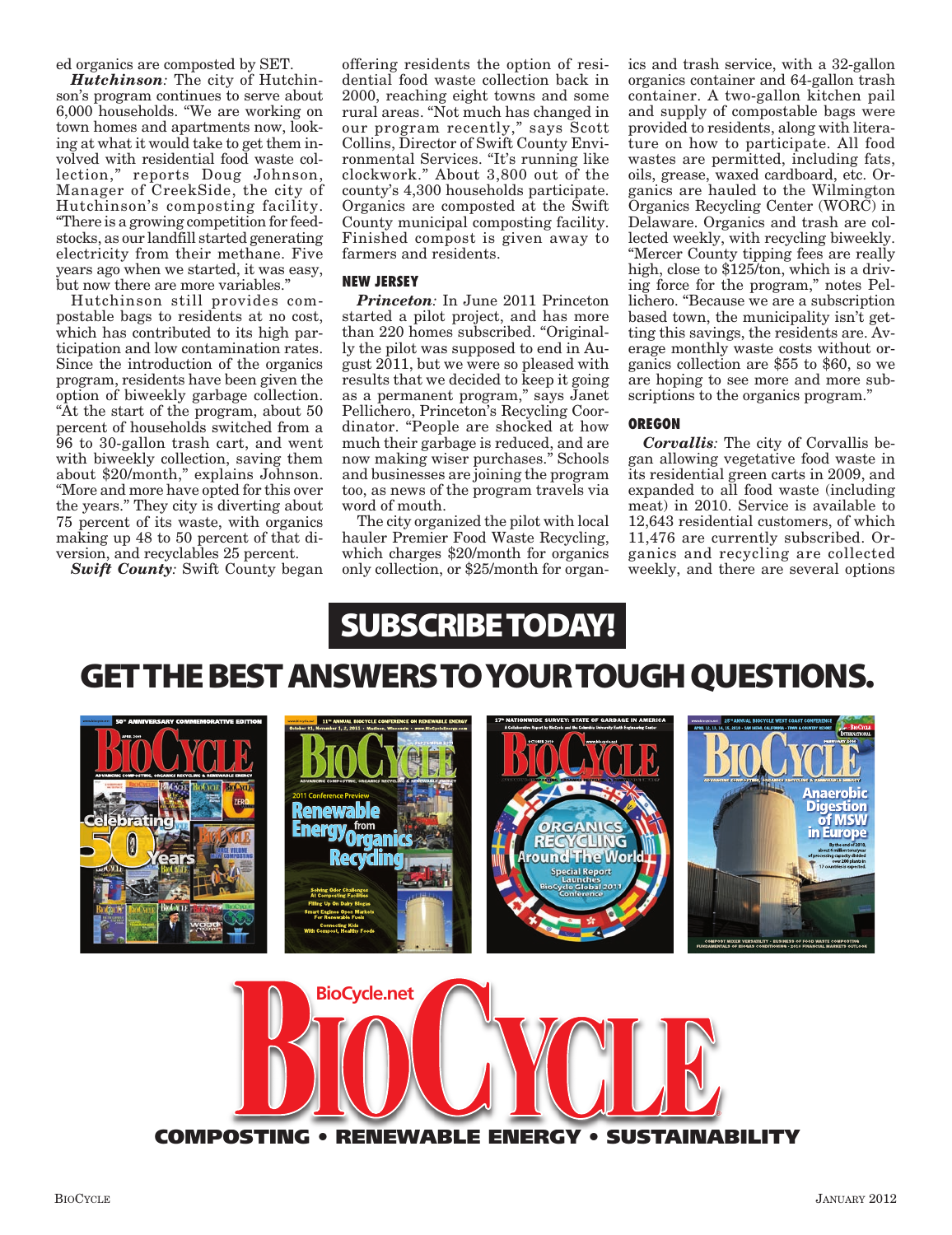for garbage collection, with aggressive PAYT (frequency ranges from on-call to weekly, with carts ranging from 20 to 90 gallons). In 2010 Allied (Republic Services) collected 9,310 tons of organics, composted at its Pacific Region Compost (PRC) facility. PRC doesn't currently allow compostable bags from Corvallis, due to problems identifying compostable versus conventional plastics. While organics service is offered to multiunits, the focus of the program right now is on single-family homes,

### Portland, Oregon is the first large city in the U.S. to implement biweekly trash collection paired with weekly food waste collection.

schools, restaurants and universities.

*Marion County:* Marion County rolled out a residential food waste program in July 2010. "Our program reaches roughly 54,031 households in the cities of Salem and Keizer, as well as part of West Salem, which is actually outside of the Marion County boundary," says Sarah Keirns, Marion County Waste Reduction Coordinator. All food wastes are allowed, including soiled paper, but not compostable bags, as requested by Pacific Region Compost. Residents were given a two-gallon kitchen pail to help improve participation. Salem has weekly collection of all waste streams, whereas Keizer collects organics and recycling biweekly. Both communities have a PAYT plan, going down to a 20-gallon trash container. "We run newspaper ads to promote the program, as well as videos, commercials on public TV, promotion at events, etc."

*Portland:* The city of Portland conducted a yearlong residential food waste pilot with 2,000 households starting in 2010. At the end of October 2011, they launched the program citywide, reaching 143,000 single-family households. "Judging by our waste audits, about 25 to 30 percent of residential waste in Portland is organics and could be diverted through the program," says Arianne Sperry, with the city of Portland's Bureau of Planning & Sustainability. "In 2007, Portland's city council adopted a goal of 75 percent diversion by 2015, and the current rate is 67 percent, and we're hoping that organics will be the next frontier. Over 700 businesses currently participate in the commercial organics program, and we will make a push for more businesses this year. Commercial waste accounts for 75 percent of the total garbage generated in city."

During the pilot, 87 percent of resi-

dents liked the program, which gave the city confidence in implementing it full-scale. All types of food waste are permitted, along with nonrecyclable soiled paper. Compostable bags are allowed, but not compostable cutlery or takeout containers. "During the pilot our organics were going to Cedar Grove, so we followed their [compostable product] guidelines," continues Sperry. "However, now the organics go to Pacific Region Compost and Nature's Need (Recology), and we all

want to be conservative at first, since it will be easier to add items later instead of taking them out. There's already a lot of confusing information for residents to sort through at this point." Residents are given a two-gallon kitchen pail.

While several smaller cities

have the option of biweekly trash collection, paired with a food waste program, Portland is the first large city in the U.S. to implement this on a citywide scale. "During the pilot residents had biweekly trash collection and weekly food waste collection, and that's what we've rolled out for the entire city now," Sperry says. "There's also options for once a month trash collection, and just on-call trash collection. We are trying to get people to think of it as materials management." An anaerobic digestion facility is being planned by Columbia Biogas to process some of the city's food waste.

#### **PENNSYLVANIA**

*State College:* A residential food waste pilot project was started in the borough of State College in 2010, and is ongoing, with about 587 households participating. "There are plans to go borough-wide, if the results of the pilot are favorable," says Joanne Shafer, Deputy Director/Recycling Coordinator for Centre County Solid Waste Authority. "If that happens, it will be phased in, incorporating more commercial properties before including additional single-family households." Organics are collected weekly and composted by the Borough of State College, which allows soiled paper in the program but not meat (there are plans to allow meat in the future). The county's diversion rate is approximately 52 percent, with a goal of zero waste to landfill in 40 years.

#### **TEXAS**

*San Antonio:* In September 2011, the city of San Antonio rolled out a large-scale pilot project, reaching 30,000 households. "We have 340,000 collection points, so wanted the pilot project to be substantial," says Josephine Valencia, Assistant Director of San Antonio's Solid Waste Management. "We just finished rollout of automated blue and brown carts in the last two years, and it was a difficult transition with mixed feedback. We have strong individualism in Texas, so we communicate that residents are not mandated to participate in the food waste pilot, but it's an option." Specific neighborhoods were targeted for the pilot that are reflective of the larger demographic, looking at education, income, recycling rate, etc. "We want a realistic picture of what can be expected with citywide expansion of the program," notes Valencia. So far, waste diversion goals are driving the program, not economics, because landfill and composting tip fees are about the same. They city may be able to negotiate lower composting tip fees in the future, once the program is full-scale.

The organics are being processed by New Earth (see "Composting Integrated Into Family Business," October 2009), which wants to start out cautiously with residential food waste. "Soiled paper is fine, but only small amounts of meat scraps, and no compostable bags yet," explains Valencia. "With the blue cart program, we are at 24 percent diversion, but in June 2010 we adopted a 10-year solid waste plan, with a goal of 60 percent by 2020. This program will get us on our way towards that goal."

#### **WASHINGTON**

*Bellingham:* About 7,040 households are subscribed to food waste collection in the Bellingham area, which includes the smaller cities of Blaine and Ferndale. About 60 multiunit buildings have service, along with 250 housing units on the campus of Western Washington University. About 4,000 tons of residential organics were collected in 2010, of which 15 percent is estimated to be food waste. All food wastes are permitted, including meat, soiled paper and BPI-approved compostable bags. "We supply a list of approved compostable bags," notes Rodd Pemble, Recycling Manager for Sanitary Service Company Inc., which services the Bellingham area. "Our standard curbside program is 20 years old, so customers who sign up for FoodPlus! composting service are used to properly sorting materials and minimizing contamination."

An aggressive pay-as-you-throw (PAYT) program is in place. The standard trash collection is a 60-gallon container picked up biweekly, but can be reduced to 30-gallons picked up monthly. Organics are composted at Green Earth Technology in Lynden, which uses the GORE Cover system.

*King County:* King County has 308,436 single-family households with